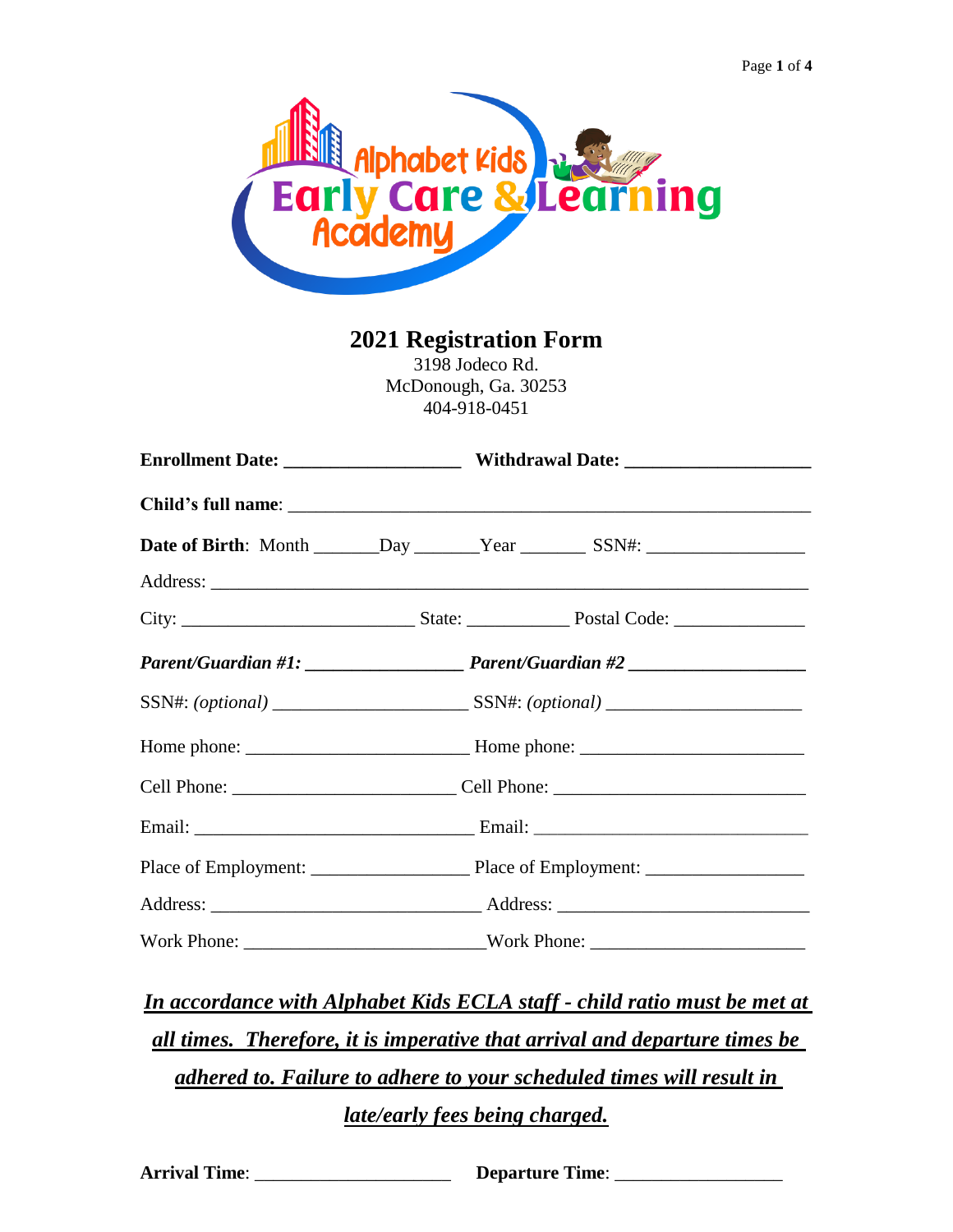g

## **Emergency contact persons if unable to reach parents:**

|      | Relationship: _________________________________Work/cell phone: ________________                                                                                                                                                                            |
|------|-------------------------------------------------------------------------------------------------------------------------------------------------------------------------------------------------------------------------------------------------------------|
|      |                                                                                                                                                                                                                                                             |
|      |                                                                                                                                                                                                                                                             |
|      | Is there any person(s) other than yourself, your child may be released to WITHOUT<br>written or verbal consent from you, the parent?                                                                                                                        |
|      |                                                                                                                                                                                                                                                             |
|      |                                                                                                                                                                                                                                                             |
|      |                                                                                                                                                                                                                                                             |
|      |                                                                                                                                                                                                                                                             |
|      |                                                                                                                                                                                                                                                             |
|      | <b>Medical Information</b>                                                                                                                                                                                                                                  |
|      |                                                                                                                                                                                                                                                             |
|      |                                                                                                                                                                                                                                                             |
|      |                                                                                                                                                                                                                                                             |
|      |                                                                                                                                                                                                                                                             |
|      |                                                                                                                                                                                                                                                             |
|      | In the event that I cannot be contacted immediately, medical or surgical treatment can be<br>administered to my child in the case of an accident or emergency, as prescribed by a<br>treating physician, and hold our Childcare and its employees harmless. |
| Date | Signature of Parent/Guardian<br><b>Elle Alphabet Kids 3: Elle Alphabet Kids 3: Elle Alphabet Kids 3: Elle Alphabet Kids 3: Elle Alphabet Kids 3: E<br/>Academy</b>                                                                                          |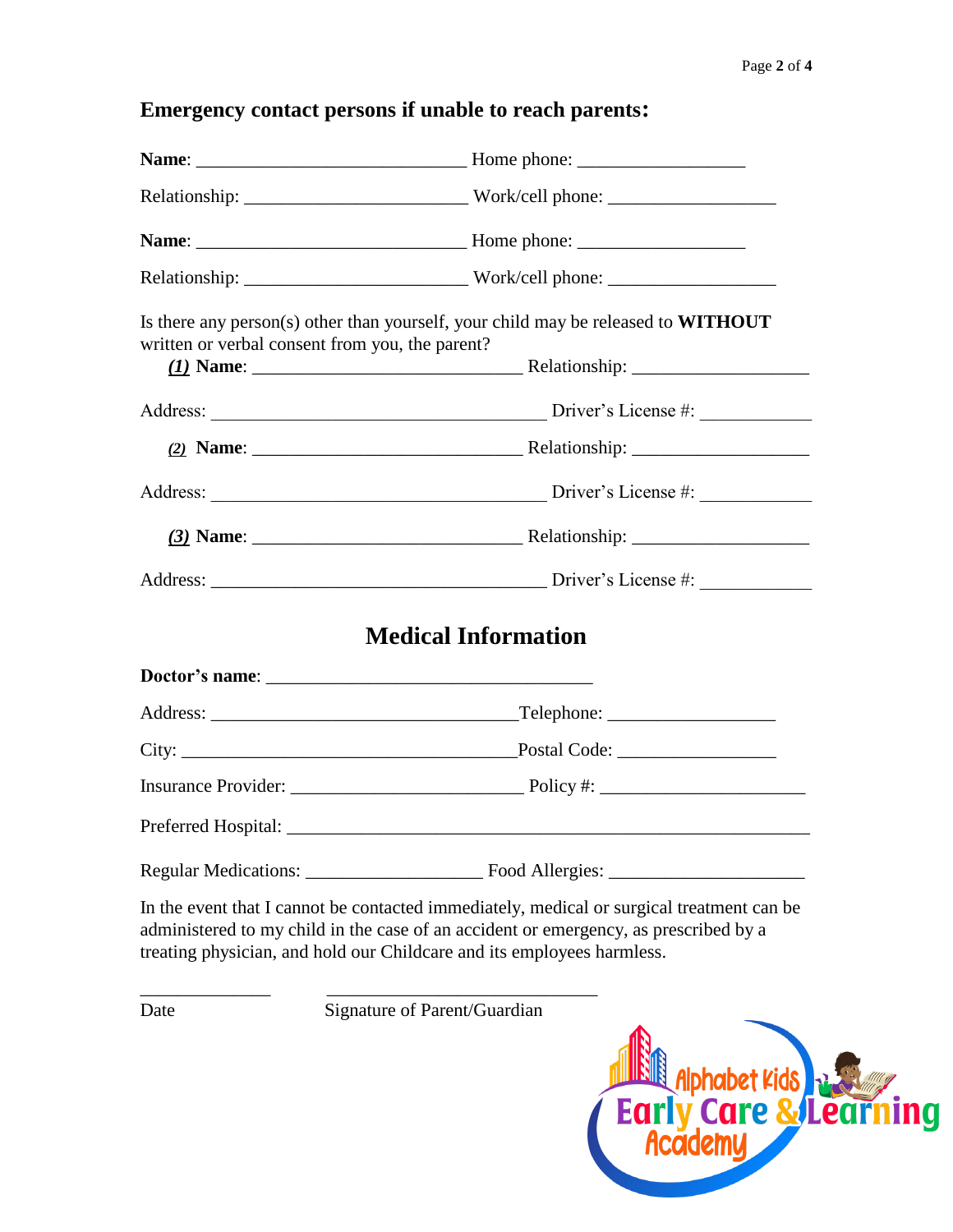| 1. Does your child have any allergies? No ______ Yes________                                                                                                                                                                                                                          |  |
|---------------------------------------------------------------------------------------------------------------------------------------------------------------------------------------------------------------------------------------------------------------------------------------|--|
|                                                                                                                                                                                                                                                                                       |  |
|                                                                                                                                                                                                                                                                                       |  |
|                                                                                                                                                                                                                                                                                       |  |
| 4. Is your child used to daily outdoor play? ___________________________________                                                                                                                                                                                                      |  |
| 5. Is your child toilet trained?                                                                                                                                                                                                                                                      |  |
| 6. Does your child need any help during toileting routines? ____________________                                                                                                                                                                                                      |  |
| 7. How does your child indicate the need to use the toilet? ____________________                                                                                                                                                                                                      |  |
| 8. Has your child ever been hospitalized? If yes, explain? ______________________                                                                                                                                                                                                     |  |
| the control of the control of the control of the control of the<br>9. Does your child take any medication? no ______ yes ______ explain_____________                                                                                                                                  |  |
| **Please be prepared to provide evidence of age-appropriate immunizations or a signed                                                                                                                                                                                                 |  |
| 10. Does your child wear a MEDIC ALERT bracelet or necklace? no<br><b>Particulars of your Child</b><br>1. Does your child play with children, other than family members? Yes__ No__<br>2. Describe your child's interactions <i>i.e.</i> : shy, outgoing, rough play, talkative, etc. |  |
| 3. Does your child have any particular fears? ___________________________________                                                                                                                                                                                                     |  |
|                                                                                                                                                                                                                                                                                       |  |
| 5. Do changes in routine or special events upset your child? yes ________________                                                                                                                                                                                                     |  |
| 6. Does your child have any brothers or sisters: Name ___________________________ Age_____                                                                                                                                                                                            |  |
| 7. Are there any household pets?<br><b>Care &amp;lea</b><br>Academy                                                                                                                                                                                                                   |  |